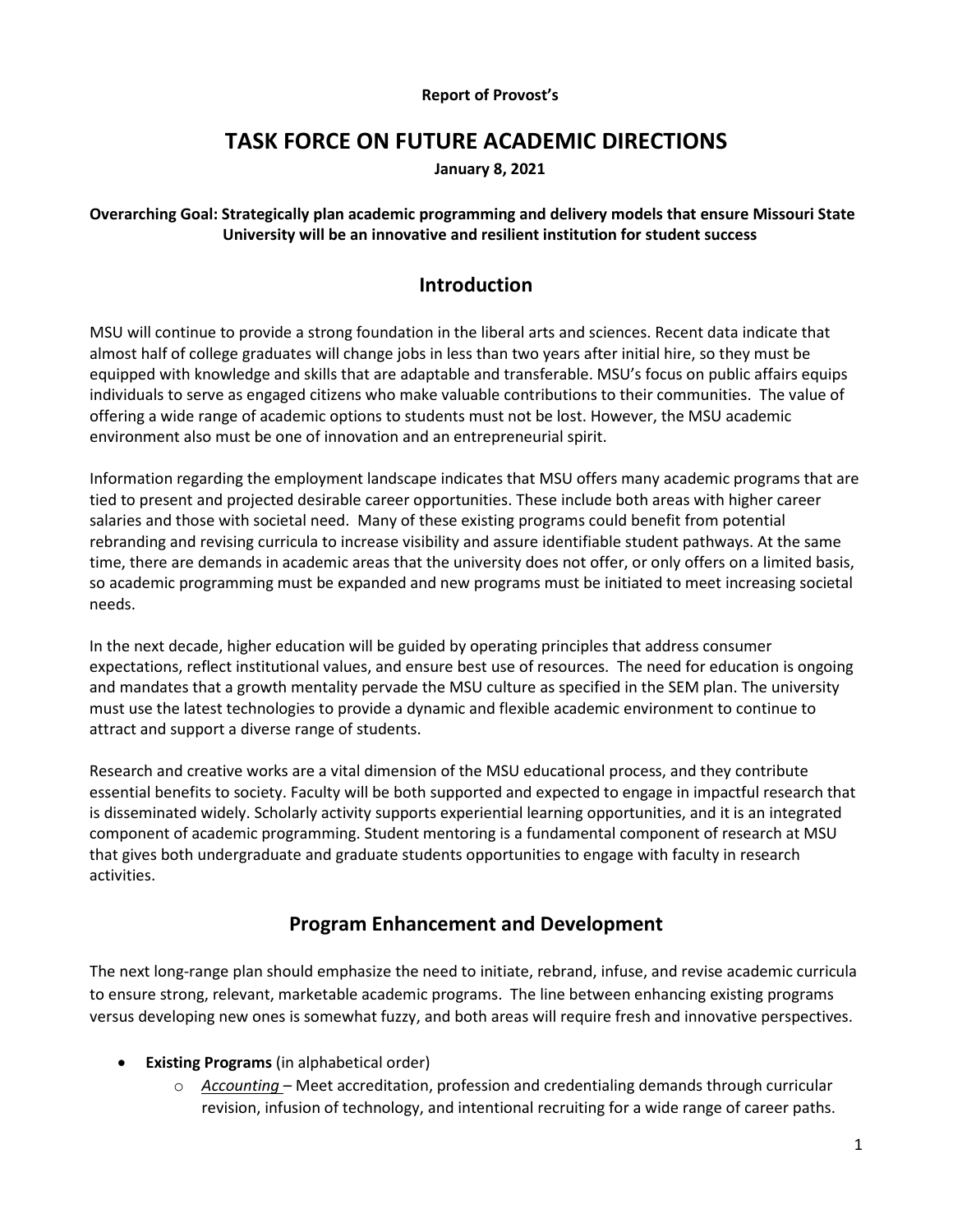- o *Biotechnology* Integrate existing coursework offered across disciplines, expand curricular offerings, and increase awareness of the value of this field of study.
- o *Computer/Information Technology* Enhance focus on software developers, systems analysts, cybersecurity, infrastructure, and application fields (geospatial sciences, agriculture, etc.).
- environments. o *Cultural Studies and Global Understanding* – Explore opportunities to rebrand and further develop programs that equip individuals to serve in and promote diverse and inclusive
- o *Data Science* Explore collaboration between colleges, potentially merge current offerings, and ensure adequate preparation in target areas.
- o *Educators in High Demand* Meet increased need in STEM fields, agriculture education, special education, and educational technologies.
- o *Healthcare*  Continue preparation of strong leaders in healthcare, which will be an important and dynamic industry during the next five years and beyond.
- o *Logistics/Supply Chain Management* Integrate logistics education to bolster practical applications across multiple disciplines and increase visibility and awareness of this focus.
- o *Management*  Meet industry demand for managers in the fields of marketing, finance, sales, analysts, etc.
- increasing demands and opportunities in digital communication modalities. o *New Collaborations in Communication Studies –* Evaluate integration of curricula in Communication and Information Technology and/or Computer Science to prepare for
- o *The Arts* Continue to build on successful fundraising to support facility improvement and development, and implement the vision supported by gifts to the Judith Enyeart Reynolds College of Arts and Letters.

# • **New or Expanded Programs**

- o *Mental Health*  Increase, and perhaps redirect, programming to prepare professionals to provide mental health services.
- o *Sustainability*  Emphasize this broad-based and inclusive area of study, focusing on environmental science, climate studies, policy, economics, and culture.
- o *Technology Assisted Healthcare Delivery*  Initiate certificates and other programming that reflect emerging needs of professionals delivering healthcare remotely.
- o *Technology Assisted Teaching*  Develop certificate and other programming for teachers regarding online, hybrid, and video-conferencing instruction that fits academic content and the developmental level of the learner.
- o *Emerging Technologies*  Ensure a perspective that faculty must work diligently to stay abreast of emerging developments and ensure that students are informed early and deeply.

# • **Professional Doctorates**

- o Commit to the plan of the Committee on the Future of Professional Doctorates at MSU (2019) that indicates next degrees likely will be the Doctorate of Occupational Therapy (OTD), Doctorate of Health Sciences (DHs), Doctorate of Education (EdD), and Doctorate of Psychology (PsyD).
- o Respond to identification and documentation of career demand.
- o Connect modes of instruction to target markets.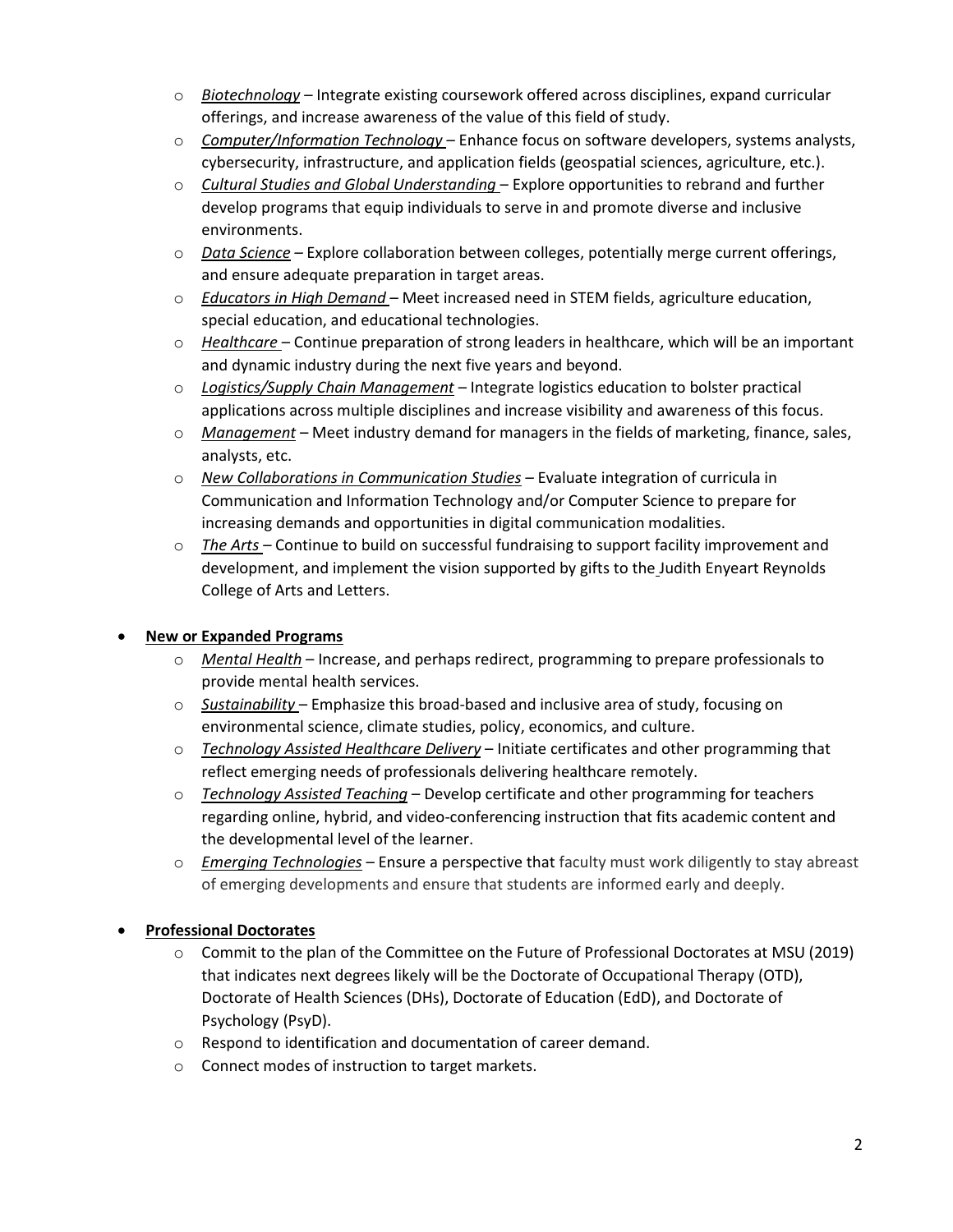# **Operating Principles for Faculty and Administration**

## • **Expect Growth in Programs with Opportunities**

- $\circ$  Workforce demand will be monitored to determine opportunities for growth, as defined by increased demand in the field as well as gaps in demand and current MSU graduates.
- $\circ$  Programs will ensure that recruitment and admission practices promote a diverse student population.
- o Allocation of resources will be informed by data, which will include metrics on student enrollment and career placement, as well as fundamental aspects of public affairs and liberal arts and sciences.
- o Student capacity will be determined and inform the establishment of annual enrollment goals.
- o New programs will be compatible with MSU's institutional mission.
- o Predictions for long-term career pathways and demand will be routine.
- $\circ$  The flexibility to respond to emerging career fields will be critical.

## • **Flexibility in Delivery of Instruction and Credentials Offered**

- $\circ$  Delivery strategies (virtual, in person, hybrid) will be matched with content and student access needs and characterized by person-centered, high-touch approaches.
- between in person, online synchronous, and online asynchronous will be explored.  $\circ$  The demand for and use of learning models that allow students to move back and forth
- o Self-paced courses and on-demand, flexible start-completion, and block schedules will be typical.
- $\circ$  Expectations, roles, rewards, and tracks for faculty, such as a dedicated teaching track, that reflect the emphasis on this flexibility will be explored.
- emphasized and streamlined.  $\circ$  The ability to provide additional micro-credentials in direct response to need will be

### • **Technology in the Educational Processes**

- career path will be ensured, and students also will be equipped to stay abreast and develop  $\circ$  Student competencies with current, cutting-edge technologies used in areas of study/future proficiency with future technologies.
- $\circ$  Faculty will be optimally prepared and supported for contemporary instructional delivery that artificial intelligence. includes the latest technologies, including simulations, augmented and virtual reality, and

# • **Student Preparation**

- $\circ$  State of the art academic content will be delivered, and students will be equipped to be independent, life-long learners who are able to upskill when needed.
- $\circ$  Sources of academic instruction and content will include university faculty and external talent.
- $\circ$  Social justice will be embedded in coursework offered by all departments.
- $\circ$  The development of leadership, civic engagement, and cultural competence will be emphasized.
- $\circ$  In-person and digital interpersonal and nonverbal communication skills will be targeted.
- $\circ$  The use of internships and apprenticeships will be expanded where appropriate.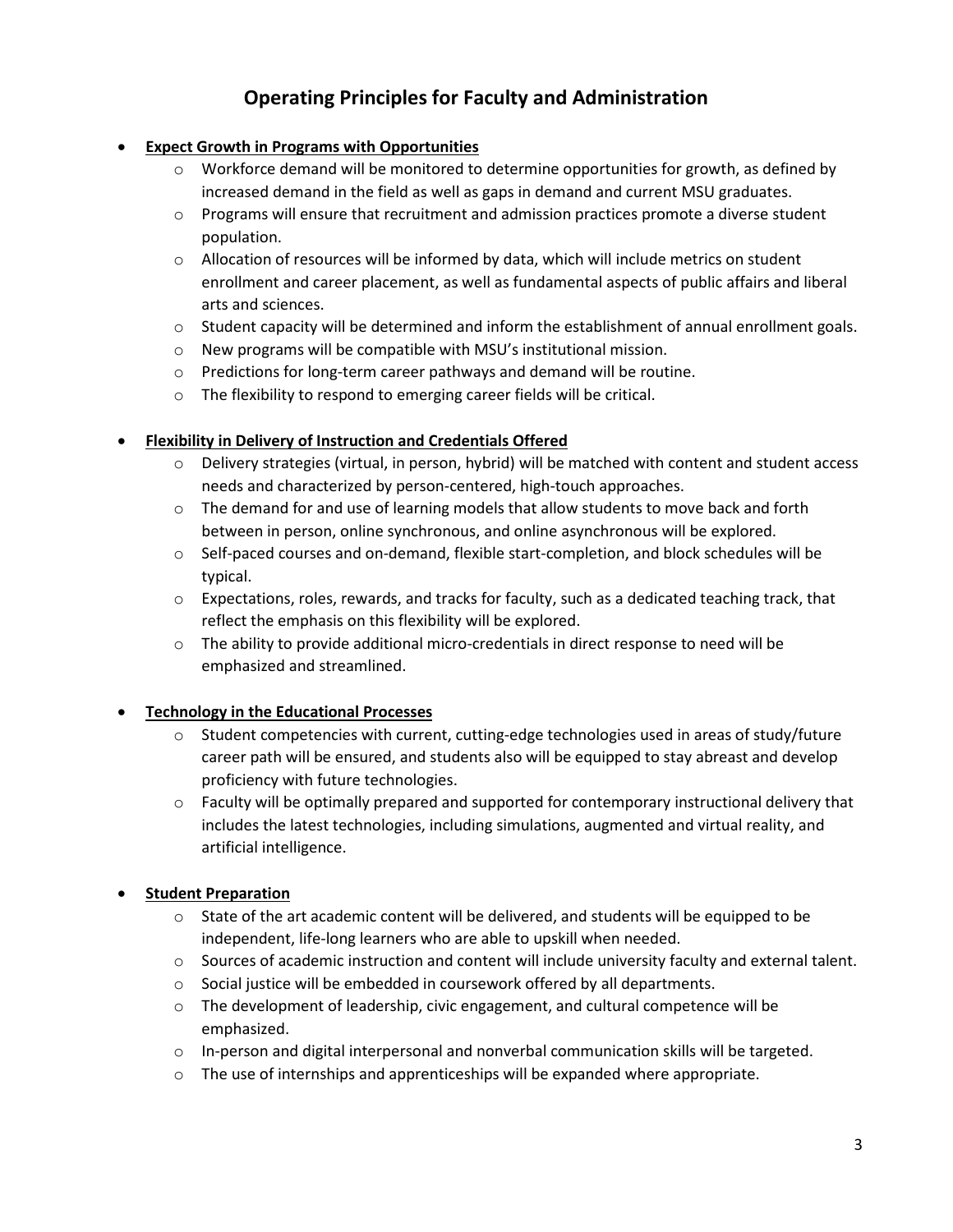#### • **Cross-Campus Collaboration and Partnerships**

- (studies, grants) will be supported and encouraged. o Teamwork in academics (instructors, certificate/degree programs, coursework) and research
- $\circ$  Strategies to develop student competencies and skill development across a variety of areas will be explored.

### • **Collaboration with External Partners**

- $\circ$  Agreements with academic institutions as well as other organizations (government, military, corporate, nonprofit) will be pursued.
- o Awarding academic credit for high quality industry training and experience will increase.
- o University agreements and partnerships to share and/or consolidate resources will be developed to promote educational access for a broader population of students.

### • **Educational Efficiency and Efficacy**

- o The emphasis to decrease barriers will be continued.
- degrees will be emphasized. o Continuing and new opportunities for dual credit seamless transfer, and accelerated graduate
- credentials for existing students, will be streamlined.  $\circ$  Admission processes, including time to decision for new students as well as the addition of

# **Summary**

 Missouri State University will expand enrollment over the next few years by growing its academic disciplines advanced expertise needed for future careers. The pace of change in the marketplace and expectations of adaptable life skills require an agile and flexible academic environment. To meet these challenges, MSU will exhibit an innovative, entrepreneurial, and efficient approach to program majors and degrees, delivery of and programs to meet student demand and societal needs. The University offers a variety of strong academic programs that prepare students with basic skills and a grounding in public affairs, which combine with the classes, and pathways to emerging new career fields that align with the mission. Attention to supportive and inclusive student access, recruitment, and retention strategies will permeate all actions.

 rebranding, and frequent cross-curriculum and industry collaborations. Infusion of technology applications will prepare students for the future marketplace. Some current programs poised to grow include computer management personnel, teachers, the Arts, and STEM fields. Development of a new interdisciplinary, sustainability program addressing environment science, policy, financial, and culture is envisioned. Expansion sciences, education and psychology. Current academic programs will increase their visibility and marketplace relevance by curriculum adjustments, applications, information and data science, biotechnology, communication studies, and teaching with technology. Additionally, the university will gear up to meet the continued need for well-educated business of programs and new programming for healthcare professionals will be needed in order to prepare students for health care occupations, including those in mental health. The university will emphasize its Carnegie classification as Professional Doctoral by developing new doctoral programs in occupational therapy, health sciences, education and psychology.